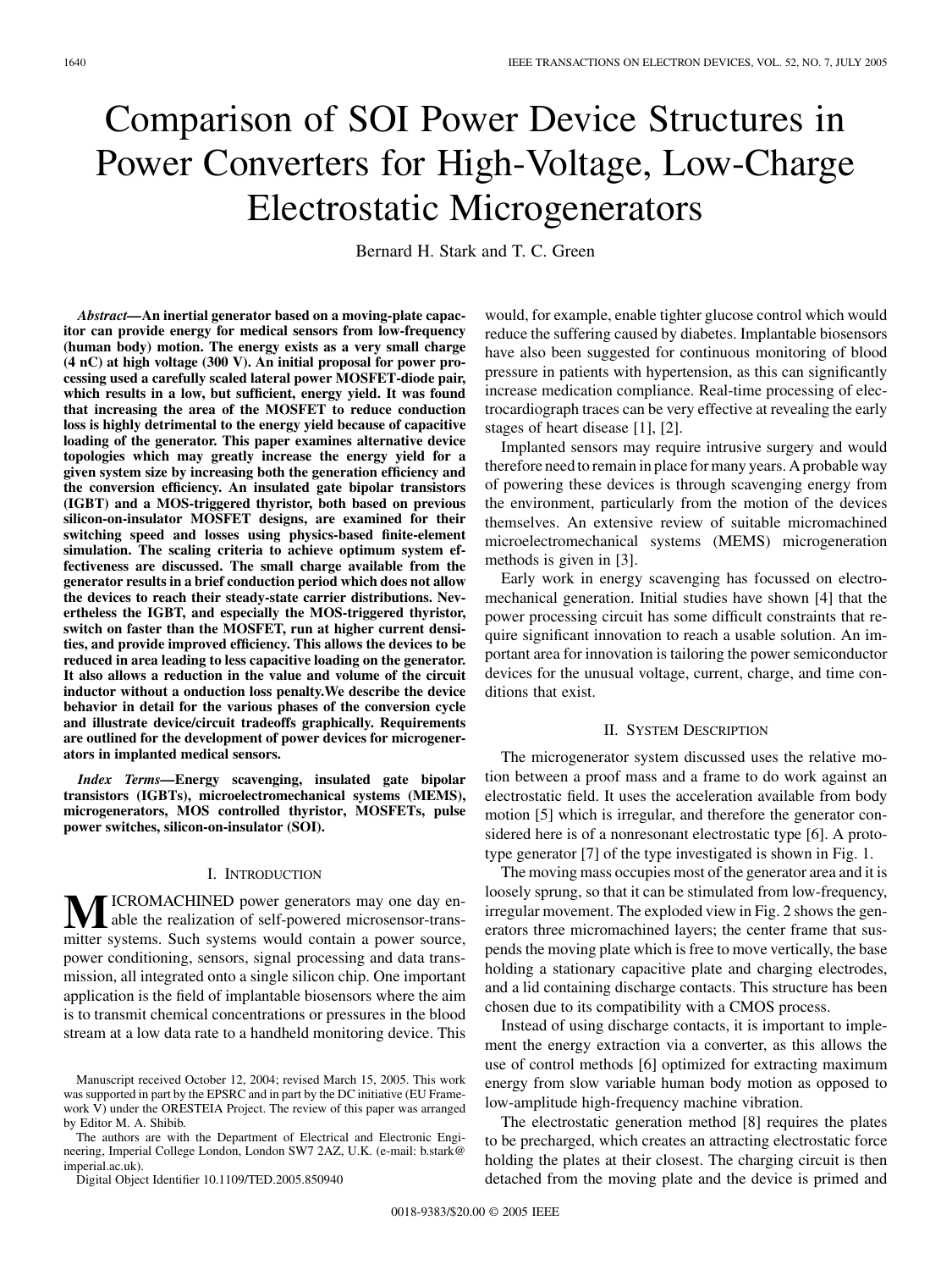

Fig. 1. Prototype generator  $(20 \times 20 \times 1.5 \text{ mm})$ .



Fig. 2. Exploded view of the generator in Fig. 1. The charging contacts are slightly thicker than the stationary capacitor plate, and this height difference isolates the plates from each other at minimum separation.

ready to generate. When the movement of the device reaches the point where the acceleration  $\times$  mass of the moving electrode exceeds the electrostatic force holding the plates together, the movable plate breaks away and moves against the attracting force between the plates, thereby increasing the potential energy in the system. If the charge  $q$  is held constant, the capacitor voltage increases, and the increase in potential energy is given by

$$
E = \frac{1}{2}q(V_2 - V_1) \quad \text{or} \quad E = \frac{1}{2}V_2^2 \frac{C_2}{C_1}(C_1 - C_2)
$$

where  $V_1$  is the precharge voltage,  $V_2$  is the finishing voltage, and  $C_1$  and  $C_2$  are the start (closed) and finishing (open) capacitances of the generator. It can be seen that, in order to obtain a good energy yield, it is beneficial to arrange for a high final voltage on the capacitor plates.

## III. SEMICONDUCTOR DEVICE REQUIREMENTS

# *A. Required Devices*

At full plate separation the voltage of the prototype generator rises to around  $V_2 = 300$  V and the capacitance from which the energy is to be extracted is reduced to approximately  $C_2 = 10$  pF. Fig. 3 shows a half-bridge step-down (or buck-)



Fig. 3. Half-bridge step-down (or buck-) power converter with boot-strap high-side gate drive. The low-side MOSFET is only required for the boot-strap gate-drive.

converter circuit which can discharge the generator and convert the extracted energy to a useful output voltage of around 3 V.

There are three high-voltage semiconductor devices required. The high-side branch requires a switch such as a MOSFET rated for the full generator voltage and which can carry the peak conversion current. The low-side requires a diode to conduct the peak conversion current and a parallel MOSFET which is only switched on to feed the boot-strap gate-drive while the generator voltage is zero. From here onwards we ignore this parallel MOSFET, because it can be scaled much smaller than the diode, and treat this circuit as having one high-side switch and one low-side diode.

## *B. Generator Compatibility*

An important consideration is that the converter should not significantly leak current once a high voltage has been generated, or present a large parasitic capacitance that absorbs charge from the generator during the movement of the plate.

A high-side 330-V SOI MOSFET and a low-side 330-V SOI diode have been shown to have sufficiently low leakage and parasitic characteristics [\[4](#page-8-0)]; as long as the active areas of the two power semiconductor devices are  $0.45$  mm<sup>2</sup> or below, then only 13% of the generator charge is lost to the parasitic capacitance of the semiconductors devices during the flight of the plate. For ease of comparison we equate this area to 30 unit "cells." Doubling the area of the devices increases the charge loss to 26% and the associated energy loss to 46%. The requirement to limit the energy used in precharge means that this charge loss must be constrained and this unfortunately limits the MOSFET area to around 30 cells.

#### *C. Requirements Relating to Conversion*

Buck converters convert an amount of charge at a high voltage to a larger amount of charge at a low voltage. They typically operate in two phases: first the device is switched on and the current ramps up in the inductor (i.e., magnetization), and then the device switches off and the current free-wheels through the diode (demagnetising the inductor). During both phases the output capacitor is being charged.

In this application the operation is more complex. First, it is the devices' response in the first 10 ns after applying the switching signal which defines the circuit behavior. The circuit is operating at one 60 ns shot per second which is a much shorter duty-cycle than is usual in power circuits. Second, the switch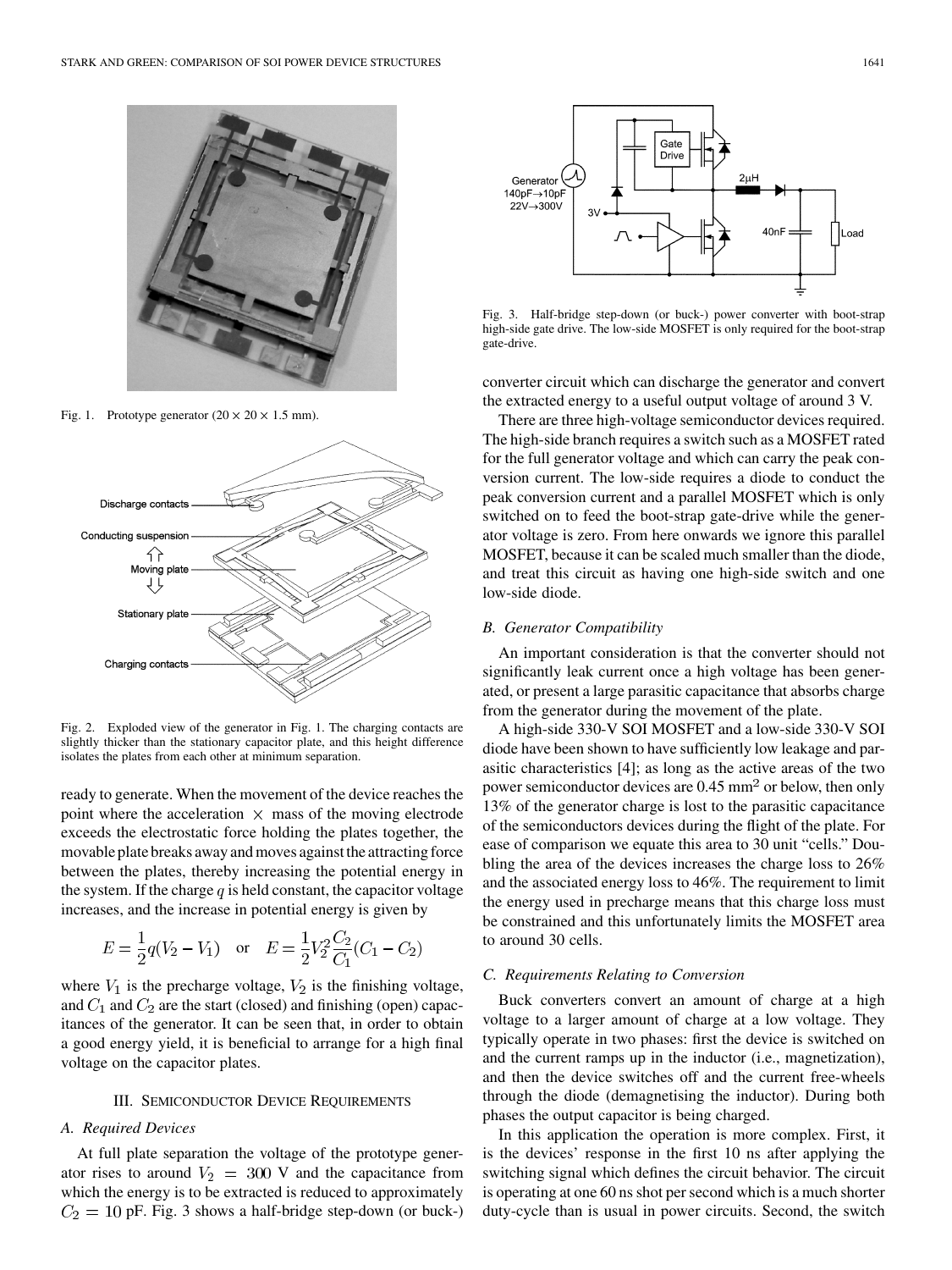

Fig. 4. Four phases of operation and their distinct current patterns: A generation phase and three phases of conversion.

requires no turn-off capabilities because the charge on the generator is completely extracted in under 10 ns, causing the switch current naturally to drop to zero. Third, the devices are run at a very high current density and high forward voltages in order to keep the device area low to reduce the charge loss and associated generator inefficiency.

Operation using very short pulses, in which the devices may not reach their steady-state on-state condition and where high current densities occur, was found to be most efficient form of operation. As a consequence, standard MOSFETs are not appropriate and we need to tailor the devices to this application.

It is convenient to split the operation of the circuit into four phases as shown in Fig. 4. In the first phase, the switch is off and the generator voltage is rising. It is important that the switch has a small capacitance, or else the generator will lose its charge to the switch and not generate sufficient energy. In the second phase, during turn-on of the switch, current flows into the diode to establish a reverse bias and to allow the voltage over the switch to collapse. This current is supplied by the generator and is therefore an unwanted loss of charge. A low switch on-state voltage is required, to minimize conduction losses, and a low diode capacitance reduces the amount of charge lost. During the third phase, the inductor current increases and the generator voltage falls until the generator is completely discharged. At this point, the inductor current is at its maximum. Again, a low on-state voltage is required for the switch. Then, the longest phase begins, in which the current free-wheels through the diode. Here the diode on-state is important. It is clear that there are opposing requirements, and therefore an optimum tradeoff needs to be sought.

# *D. Requirements Relating to System Integration*

The buck converter using 30-cell devices has been shown to have a conversion efficiency of around 40% [\[4](#page-8-0)], however this is only obtained if the current pulses are kept relatively long and of low amplitude using a 10  $\mu$ H inductor. Larger devices lower the efficiency due to increased charge sharing during turn-on, and smaller devices lower the efficiency through higher conduction losses. In addition the diode area needs to be optimized.

Unfortunately a 10  $\mu$ H inductor is difficult to integrate due to its physical size and due to constraints that must be placed on its



Fig. 5. Progression from a MOSFET to a MOS-triggered thyristor, via an IGBT. To obtain the device structure the cross sections are mirrored at the drain and extruded into third dimension. Section width:  $70 \mu$ m, epitaxial silicon thickness:  $1.4 \mu$ m, buried oxide thickness:  $4 \mu$ m. All three devices have graded n-dopings.

parasitic capacitance [[9\]](#page-8-0). It is preferable to use a lower inductor value. An inductor of 2  $\mu$ H, however, shortens the conversion cycle and increases the current amplitude. As a consequence, the efficiency of a MOSFET power conversion circuit would drop to around 13%. We therefore investigate other device topologies which are known to achieve higher current densities.

#### IV. DEVICE DESIGN

## *A. Initial Device Concepts*

To achieve CMOS compatibility and the very high insulation levels required, a thin-layer silicon-on-insulator (SOI) process [[10\]](#page-8-0) was chosen for the switching device and diode. Initially, a MOSFET was considered to be adequate and a trial design was conducted [\[4](#page-8-0)]. It was not obvious that a high-level injection device implemented in thin SOI would show much improvement over a MOSFET, which shows no conductivity modulation delay, because of the very short conversion cycle (max 60) ns). In addition, the benefits of high-level injection may be impeded by the very thin drift region and high drift resistance of an SOI design. However, due to the strict limitation on the device area, it is not possible to operate the MOSFET in its efficient linear region and it operates partially in saturation. This motivated the design of an IGBT and a thyristor (in the same process) to investigate the usefulness of conductivity modulation in this application.

Fig. 5 depicts cross sections of the three devices used in this paper. The MOSFET was designed according to process specifications in the literature [\[10](#page-8-0)] to block 330 V and carry a current of 1 mA. The MOSFET was then modified to create an IGBT, and further changes to the masking result in thyristor structures.

The IGBT and thyristor both have  $p^+$ -emitters at the anode which inject holes into the  $n<sup>-</sup>$ -region. N-buffers are required to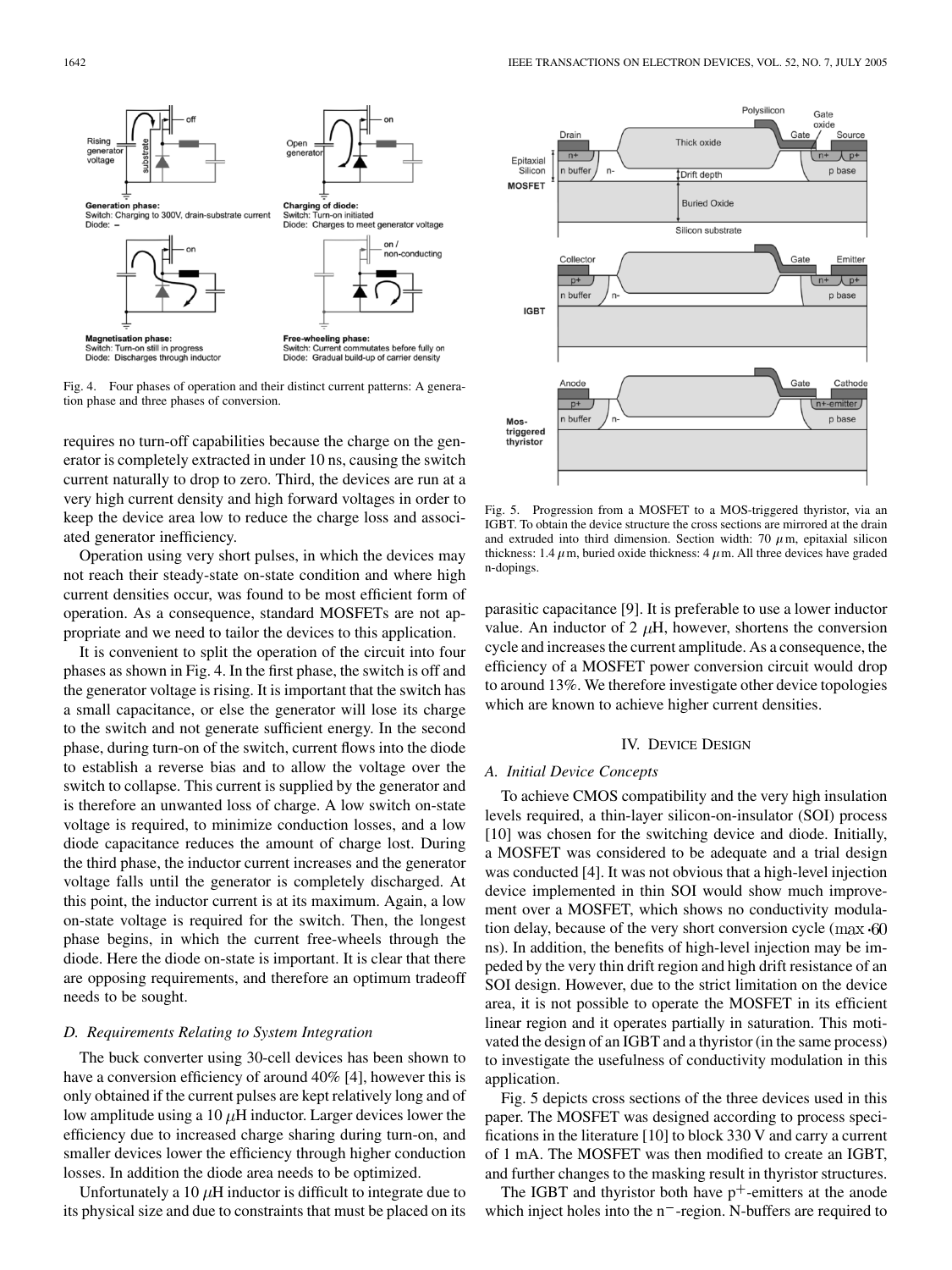shape the electric field to avoid premature breakdown, although these should be as weak as possible to maximize the injection efficiency of the anode.

In IGBTs, the hole current flowing around the emitter  $n^+$ -well causes a lateral voltage drop along this well which can, beyond the latch-up current limit, forward bias this  $n^+$ -p junction. At this instant electrons are injected from the  $n<sup>+</sup>$ -region directly into the device, bypassing the gates n-channel. This increased "base current" into the  $p^+n^-pp$ -transistor causes more holes to flow, which, in turn, increases the electron injection from the  $n<sup>+</sup>$ -emitter. The device latches up and achieves a lower on-state voltage at the expense of loss of gate control. Therefore the IGBTs p-base requires sufficient depth and doping concentration in order to reduce the lateral resistance. The latching current level drops with rising device voltage, because the path for hole current through the p-base becomes restricted as the p-base is depleted. In other words, the IGBT has a high latching current to ensure safe turn-off. In this application, turn-off is not required and therefore the on-state conductivity can be improved at the expense of the turn-off capabilities. Latching can be allowed since natural commutation occurs in the circuit and the latching reduces the conduction power loss. The latching current can be lowered and we call the resulting structure a MOS-triggered thyristor. It is important to note that this is not a MOS-controlled thyristor (MCT) due to its limited turn-off ability, although this MOS-triggered thyristor may be seen as an MCT stripped of the components which would only be required for safe turn-off. In practice, this means that the thyristor has a reduced p-base doping and reduced shorting. This is effected in part by increasing the width of the  $n^+$ -well at the cathode (emitter) and by only shorting the p-base in islands, as opposed to having one continuous short aligned with the third dimension.

#### *B. System Simulation*

The devices are modeled using a physics based finite-element simulator (Silvaco). The converter circuit was simulated using one of the three different high-side devices and a single low-side diode, with different scaling factors. Accurate system simulation required the incorporation of detailed finite-element models of the semiconductors which account for the charge flows in the devices and in the substrate wafer, mainly because of the large influence that parasitic currents have on a system such as this which contains very little charge. Simulations were performed using Silvaco software in mixed-mode which combined finite-element models of the semiconductor devices and lumped models for the remainder of the circuit. The finiteelement models account for physical effects such as electronhole-pair generation and impact ionization (leakage currents), substrate currents (important for the high-side devices integrated onto grounded substrates) and charge storage. Carrier lifetimes of  $1 \mu s$  were specified corresponding to nonirradiated epitaxial silicon.

It is important to simulate the two devices with the buried oxide and conducting substrate included because the capacitive currents through the high-side switch and substrate during turnon are significant compared to the amount of charge available on the generator. Combining finite-element level simulation of the semiconductors with the mechanical simulation was not judged necessary at this stage.



Fig. 6. Output characteristics obtained from the finite-element model of the MOSFET for one cell  $(0.015 \text{ mm}^2)$ .

#### *C. MOSFET: Simulated Steady-State Output Characteristics*

The simulated output characteristics for one  $0.015$  mm<sup>2</sup> MOSFET cell (Fig. 6) show the typical linear region (up to approximately 50 V, the saturated region, and the region where the device begins to avalanche at high voltages. With the gate shorted to source the device blocks 330 V.

The device was designed for a gate threshold voltage of 2.0 V such that it can be driven with  $V_{\rm GS} = 3.0$  V from a gate-drive supplied by the output voltage of the circuit. This application requires little safety margin as there is not enough energy in the generator to cause avalanche damage if the device were to turn on prematurely. At  $V_{\rm GS} = 3.0$  V the device saturates at just below 2 mA.

In the off-state (for gate voltages below 2 V) the high voltage on the MOSFET causes carrier-pair generation and a leakage current that is dependent on the voltage and the active area. At room temperature and 300 V, a single cell conducts a leakage current of 98 pA.

#### *D. IGBTs Output Characteristics*

The IGBTs blocking characteristics and leakage current are very similar to that of the MOSFET because it uses an identical blocking junction. However, the cell has a much higher current carrying capacity. For a gate voltage of 3 V and a forward current of 2 mA, the voltage drop is 2.4 V. The MOSFET was beginning to saturate under the same conditions and had a voltage drop of 35 V.

The output characteristics in Fig. 7 (to a different scale to Fig. 6) show much higher currents are achieved for a given voltage. Beyond a certain current (dependent on the gate voltage) the device saturates and then begins to avalanche. As the current increases further the device latches up.

Increasing the device voltage beyond 20 V causes advancing depletion regions to restrict the current flow (J-FET pinch) thereby reducing the gradient in the linear region and causing a negative gradient as the device begins to saturate.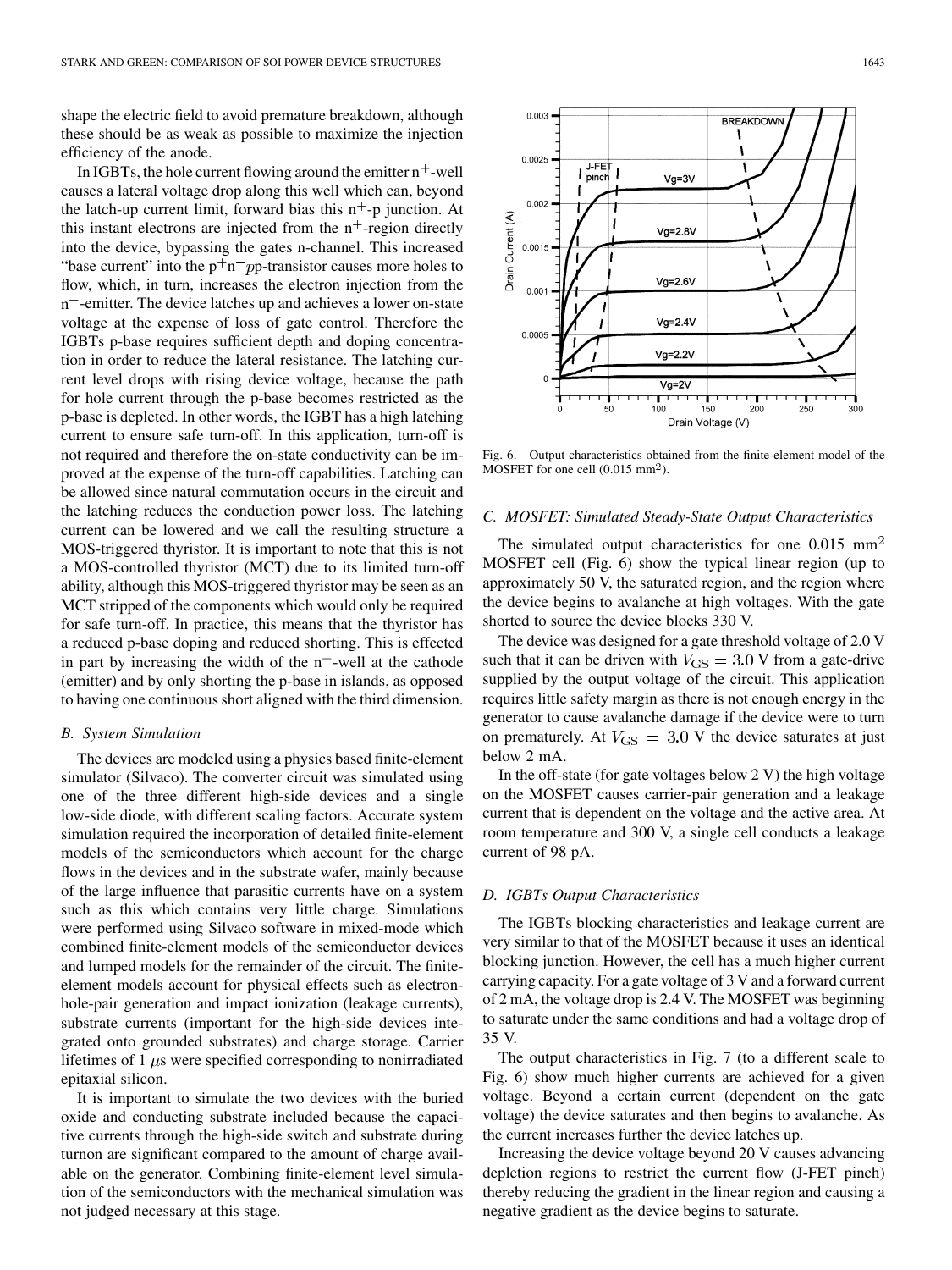

Fig. 7. Output characteristics obtained from the IGBTs finite-element model for one cell  $(0.015 \text{ mm}^2)$ , and no self-heating.



Fig. 8. Output characteristics obtained from the Thyristors finite-element model for one cell  $(0.015 \text{ mm}^2)$ , and no self-heating.

# *E. MOS-Triggered Thyristors Output Characteristics*

Simulated output characteristics of the MOS-triggered thyristor are shown in Fig. 8. They are similar to those of the IGBT up to the (voltage-dependent) current level at which the device latches up. At 300 V, latch up occurs for less than 1 mA, and at low voltage it occurs at around 2–3 mA. With a gate voltage of 3 V, the cell carries 9 mA for a voltage drop of 2.4 V compared to 2 mA for the IGBT. This can be seen in the expanded characteristics shown in the top-right in Fig. 8.

The reduction of on-state voltage drop achieved by moving from MOSFET to IGBT to MTT could have been achieved instead by increasing the area of the MOSFET. The advantage of using high level injection in a device of the same area was that the device capacitance in off-state was kept below the maximum value needed for effective generator operation.



Fig. 9. *I–V* characteristics obtained from the diodes finite-element model for one cell  $(0.015 \text{ mm}^2)$ , and no self-heating.

A key design parameterof the MTT is the latching current level and it can be influenced by altering the shape and doping levels of the p-base and of the wells delimiting it. Care has to be taken that the gate threshold voltage is maintained.

# *F. Diode Characteristics*

The finite-element diode model uses the same SOI process used for the three devices. The diode is a double-sided injection device similar to the thyristor, and therefore the steady-state current–voltage characteristics shown in Fig. 9 are almost identical to the output characteristics of the latched-up thyristor.

# V. DEVICE TRANSIENT PERFORMANCE

It is important to note that, although curve traces provide some useful indication of the behavior of the devices, they are based on steady-state results that assume that the device has been maintained at each point for long enough (at least 1 ms) for the carrier concentrations to stabilize. In this application, there is very little charge available in the generator and the entire conversion cycle takes around 60 ns. The devices will not reach their steady-state carrier distributions and their behavior varies significantly from that indicated by their output characteristics. An assessment of the relative merits of various device designs must be based on a detailed finite-element model incorporated into a circuit simulation.

# *A. Circuit Behavior Using the MOS-Triggered Thyristor*

The generator was modeled as a 10 pF capacitor charged to 300 V. The MOS-triggered thyristor is turned on 10 ns into simulation with a 3–V signal via a 10  $\Omega$  gate resistor.

Fig. 10 shows the circuit waveforms. The MOS-triggered thyristor switches on very fast allowing the voltage on the inductor to rise. The generator is a very weak source and it is fully discharged within 10 ns of turning the device on. During the charging of the diode, the generator loses 25% of its charge (and voltage) within 3 ns. Fig. 10 (center) shows the associated current pulse in the device. Fig. 10 (bottom) shows the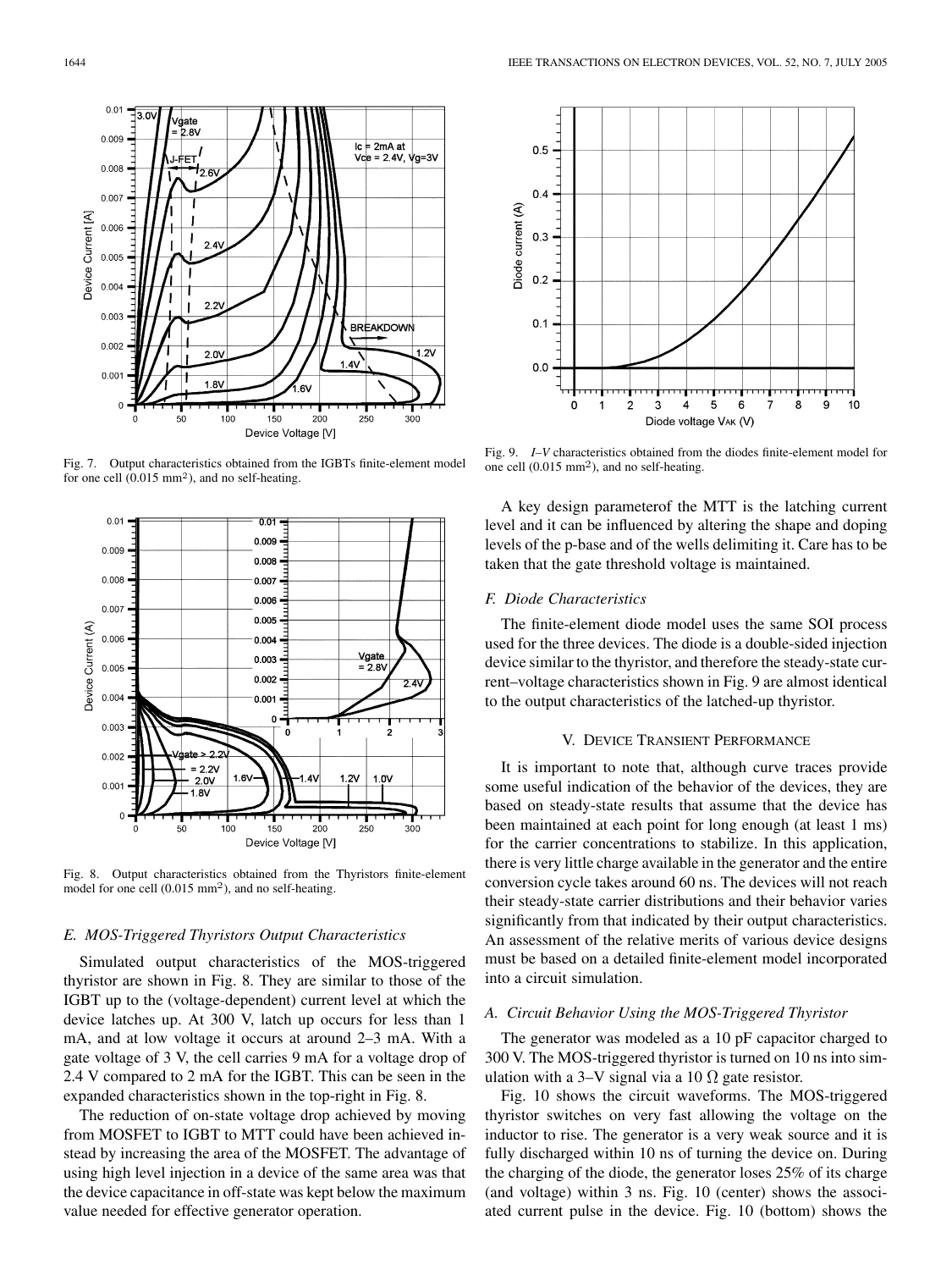

Fig. 10. Circuit switching waveforms using 30-cell MOS-triggered thyristor in single-pulse buck-converter. (Top) Generator, inductor, and output capacitor voltage. (Center) Device (anode), diode, and inductor currents. (Bottom) Device and diode instantaneous powers showing switching and conduction losses.

instantaneous power associated with this current pulse which is relatively high because of the high voltage across the device. Some of the energy lost from the generator is stored in the charged diode.

During the magnetization phase, the inductor current rises and the diode energy is recovered, however the device is conducting an increasing current and incurring conduction losses. The smaller the inductor the higher this current rises, and therefore these conduction losses impose a lower limit for the inductor value.

In the free-wheeling phase, the device current is zero and the diode turns on, showing a combination of turn-on and conduction losses.

## *B. Device Behavior*

Fig. 11 shows the voltage and current waveforms of the thyristor during conversion. The top graph shows that the device voltage  $V_{AK}$  drops rapidly to around 20 V then increases and drops again.

The lower graph shows currents through all of the device terminals. After the initial 2 ns delay the thyristor begins to turn on and the anode current peaks at 300 mA as the diode is charged, the device voltage remaining over 200 V. This is the period of highest losses in the thyristor, see Fig. 10 (bottom). As the diode



Fig. 11. Expanded device switching waveforms for circuit containing 30-cell MTT. (Top) Device voltage  $(V_{AK})$ . (Bottom) Device currents.

is charged the anode-cathode voltage drops and the anode current falls. In addition the potential of the devices bulk is rising and this draws a high capacitive substrate current causing further losses. During the magnetization phase the anode current rises to 400 mA. By this time, the carrier concentrations in the thyristor have had time to rise much further and the device voltage is only around 35 V. This equates to 13 mA per cell, and in steady-state the on-state voltage would be around 2.6 V. During the period where the device current stays constant  $(7, \ldots, 10 \text{ ns})$  the device voltage is still dropping, showing that the steady-state carrier distribution has not yet been reached.

In this circuit configuration the gate current is small in comparison to the other terminal currents.

# *C. Switching Process of the MOS-Triggered Thyristor*

It is clear, that in the 5–10 ns of conduction required of the switch, the thyristor cannot turn on fully, and the carrier distributions of Fig. 12 show just how far from a steady-state distribution the device actually remains. The carrier distribution in a MOSFET, by comparison, would remain at the background doping level of around  $0.06-0.1 \times 10^{17}$ , and that of an IGBT would remain tied down at the shorted emitter end. The distributions are taken along a line through the drift region, from the anode to the cathode.

It can be seen that the resistance is highest at the cathode end between 50 and 60  $\mu$ m. It is in this region that most of the device voltage is dropped. IGBTs and MOSFETs would have an even lower carrier concentration in this region as there is no injection from the  $n^+$ -well. We now compare the three devices by running identical simulations with the IGBT and MOSFET.

## *D. Comparison MOSFET—IGBT—MOS-Triggered Thyristor*

The device voltage waveforms in Fig. 13(top) appear to show that the thyristor and IGBT switch on faster than the MOSFET. In fact, the MOSFET does initially switch on very fast; however, because the charging current for the diode builds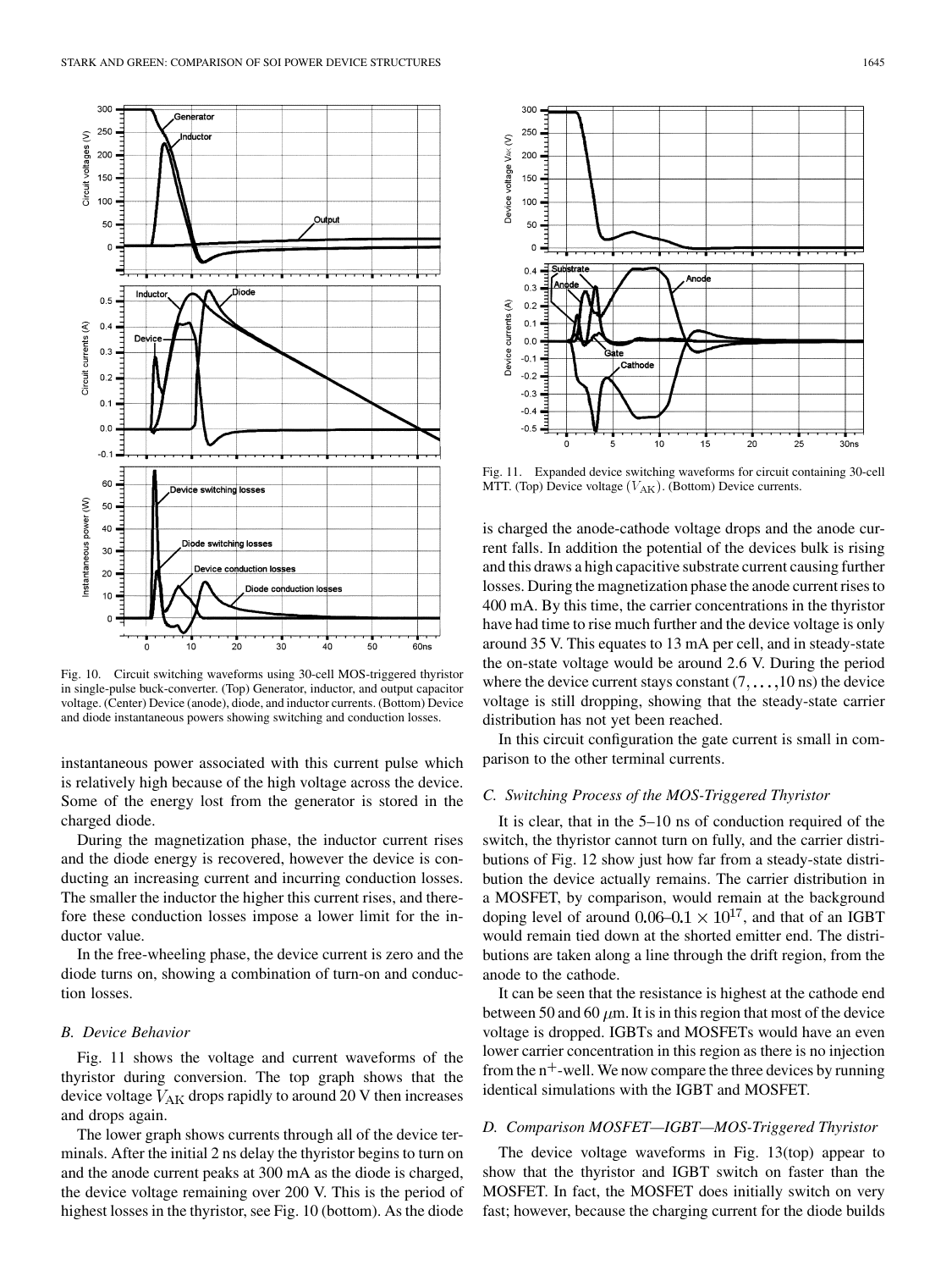

Fig. 12. Simulated carrier concentrations through the 30-cell thyristor during the conversion cycle of Figs. 10 and 11, and the thyristor steady-state distribution at 300 mA.

up very rapidly, the MOSFET almost immediately enters its saturated state. The device is effectively switching into a short circuit. By contrast, the IGBT and thyristor resistances continue to fall as their carrier densities increase, and therefore the device voltages decrease more rapidly in comparison to that of the MOSFET. At approximately 4 to 5 ns the device voltages swing upward again, reflecting the increasing device currents. The anode current (or collector or drain currents, respectively), shown in Fig. 13 (bottom), contributes to this rising device voltage, but so does the current flowing through the cathode and substrate. This displacement current is large (see Fig. 11) and is caused by the device substrate remaining shorted to ground while the cathode (or emitter or source respectively) potential follows the diode voltage [see Fig. 13 (center)].

#### VI. DESIGN TRADEOFFS

# *A. Generation Efficiency Versus Conversion Efficiency*

In [\[4](#page-8-0)] we reported on the influence of device area on generation efficiency. The 30-cell devices absorb around 13% of the charge from the generator as the voltage is being generated. This imposes an upper limit on the active device area.

Leakage current through the devices was deemed to be insignificant for the device structures proposed here. The converter exhibits leakage mainly during the portion of the flight for which the voltage exceeds 250 V. This time depends mainly on the nature of the motion, and it is usually below 10 ms for walking-induced motion. For a 30-cell MOSFET this is estimated as a loss of 29.4 pC, which is negligible compared to the 3 nC on the generator.

#### *B. Influence of Device Area on Energy Yield*

Although there is no risk of devices overheating, the efficiency is important because the system must generate enough energy for the application from as small a generator footprint



Fig. 13. Comparison of conversion waveforms for thyristor,  $I_{\text{GBT}}$  and MOSFET circuits. (30-cell devices and diodes). (Top) Device voltages ( $V_{AK}$ ,  $V_{\text{CE}}$ ,  $V_{\text{DS}}$ ). (Center) Diode voltages. (Bottom) Device and diode (anode) currents.

as possible. A typical system would require tens of nJ to measure, process, and transmit one data point. Generators would probably produce this energy in around 1–10 strokes. Medical applications may have a transfer rate of one eight-bit value per minute, and the higher the system efficiency, the lower the number of strokes required and the smaller the generator can be made.

The high current density device structures have significantly increased the overall generator efficiency for a given size of generator and output inductor. The conversion efficiency was extracted from the mixed circuit device simulations, for a range of device areas and for the three different device structures. The results are shown in Fig. 14. The diode is scaled with the device area.

Considering conversion efficiency only at high device areas there is little to choose between the device structures; the MOStriggered thyristor has not latched up because the current density is too low, so therefore it produces an efficiency which is virtually identical to that of the IGBT. For increasing device sizes, the energy which is available to start with reduces sharply [[4\]](#page-8-0).

A clear difference in conduction performance emerges as the device size is reduced. The overall efficiency is still limited by the generation efficiency. At 30 cells the thyristor latches up and is significantly more efficient than the IGBT, which, although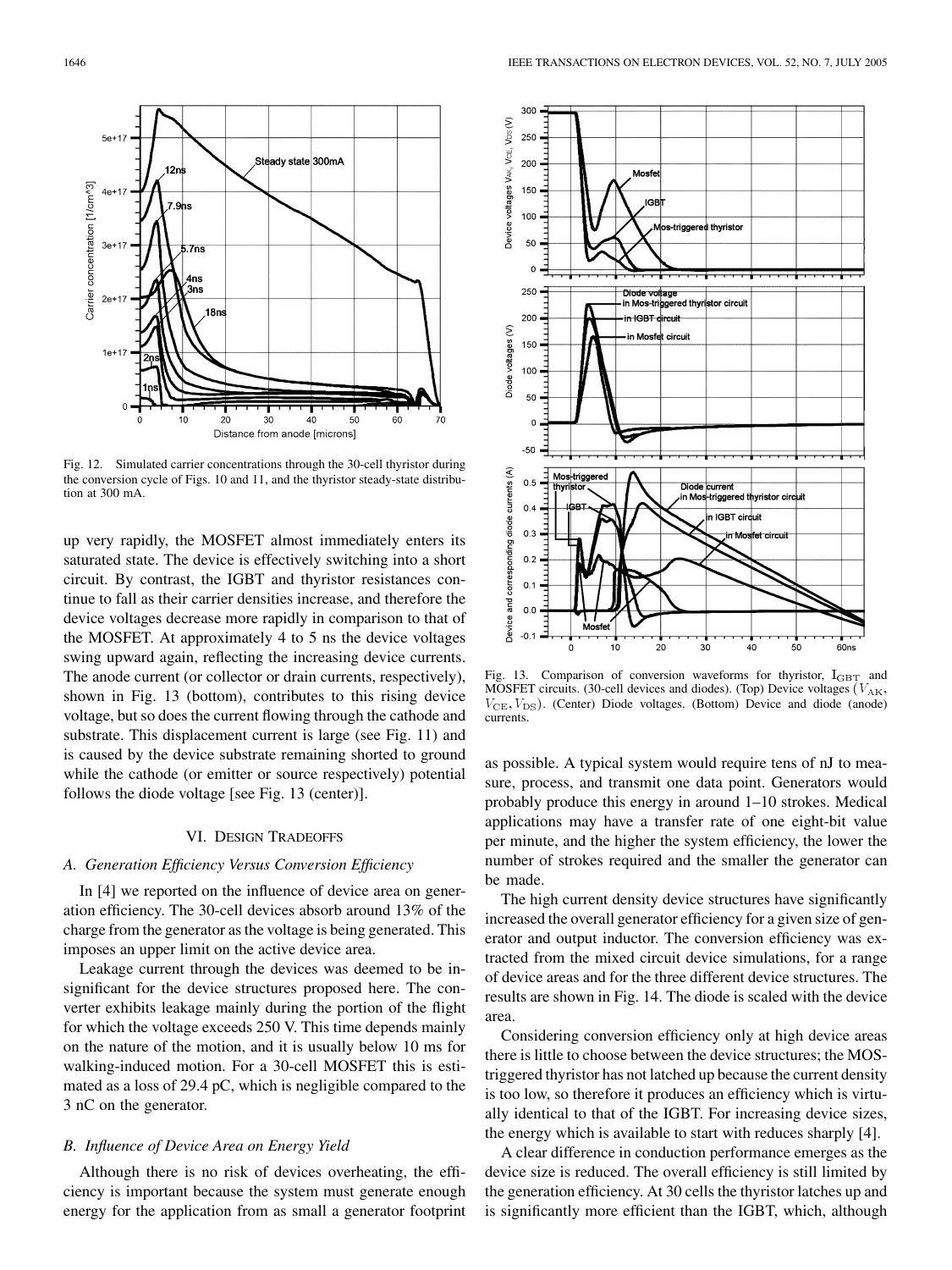

Fig. 14. Summarized simulated conversion results showing efficiency for various device areas during the conversion phase only.



Fig. 15. Simulated conversion efficiency versus ratio of diode/device area.

in saturation, has a far higher efficiency that the fully saturated MOSFET.

The ten-cell IGBT shows an efficiency which is higher than might be expected because the current density is high enough to cause dynamic latch-up.

The curves in Fig. 14 reflect the fact that increasing the device area reduces the conduction losses during the magnetization phase. This requirement, however, is in opposition to the need to reduce the device area in order to increase generation efficiency.

In the free-wheeling phase, there is initially a significant voltage drop ( $> 20$  V) over the diode which reduces as the carrier distribution climbs to its steady-state level. Increasing the diode area would decrease the power loss during this phase but would also increase the turn-on losses in the switching device during the diodes charging phase (see Fig. 4). These device and diode tradeoffs result in the curves of Fig. 14 having a peak efficiency at particular device areas.

# *C. Influence of the Diode*

Until now, the diode has been scaled to have the same active area as the switching device. However, when doing so, especially in the MOSFET circuit, the diode losses are far lower than the switch losses. This would appear to suggest that the diode area could be reduced.

In the case of the MOS-gated thyristor, the switch is better matched to the diode and the respective power losses are much closer. This can be seen in Fig. 15, which shows the efficiency of the 30-cell thyristor circuit, as the diode area is varied. At equal areas the circuit is close to its optimum. The diode area is responsible for a significant portion of the device losses. Increasing the diode area from this optimum point increases switch losses due to charge sharing, and reducing the diode area increases the diodes turn-on and conduction losses. Carrying out this scaling on switch and diode pairs in this application is important, and it results in higher efficiency.

It has been seen that the diode is important because the current necessary to increase the reverse bias voltage causes power loss in the switching device and because turn on and conduction losses occur in the free-wheeling period. The diode voltages in Fig. 13 (center) show that the diode never reaches the generator voltage, and its blocking voltage could be designed for 200 V or even lower. In addition, it takes a certain time for breakdown to occur, and the diode is only ever blocking a high voltage for 1–2 ns at a time. The lower voltage rating of the lateral diode would result in a shorter cell cross section, and the higher conductivity which would allow the cell width to be reduced. A lower voltage diode would therefore be significantly smaller for a given current carrying capacity, which would increase generation efficiency, reduce the initial switch turnon losses and reduce diode turn on and conduction losses.

# VII. CONCLUSION

Switching device customization for self-powered sensors is vital because the switch and diode structures strongly influence the chip area taken up by the generator and inductor. It is important to minimize this area for a given energy yield, as required to transmit a measurement per ten or so generator strokes.

Electrostatic microgenerators require device structures with low parasitic capacitances and ratings of around 300 V. Because of the low value of charge available on the generator, pulse operation of the converter circuit and switching devices can be used, and devices without turn-off capabilities are sufficient. Further, it can be assumed that avalanching is nondestructive. It is therefore possible to optimize the devices turn-on capabilities at the expense of turn off. For the IGBT, the device threshold can be lowered and the latching current reduced to the point where it becomes a MOS-triggered thyristor, and the latching action is used to advantage. Results of finite-element simulation of MOSFET, IGBT, and MOS-triggered thyristor in the full circuit have shown that the thyristor produces the highest overall efficiency and therefore makes best use of the generator. The MOSFET cannot be operated in its linear mode due to the restrictions on its area imposed by restrictions on capacitance, and it remains the least efficient option.